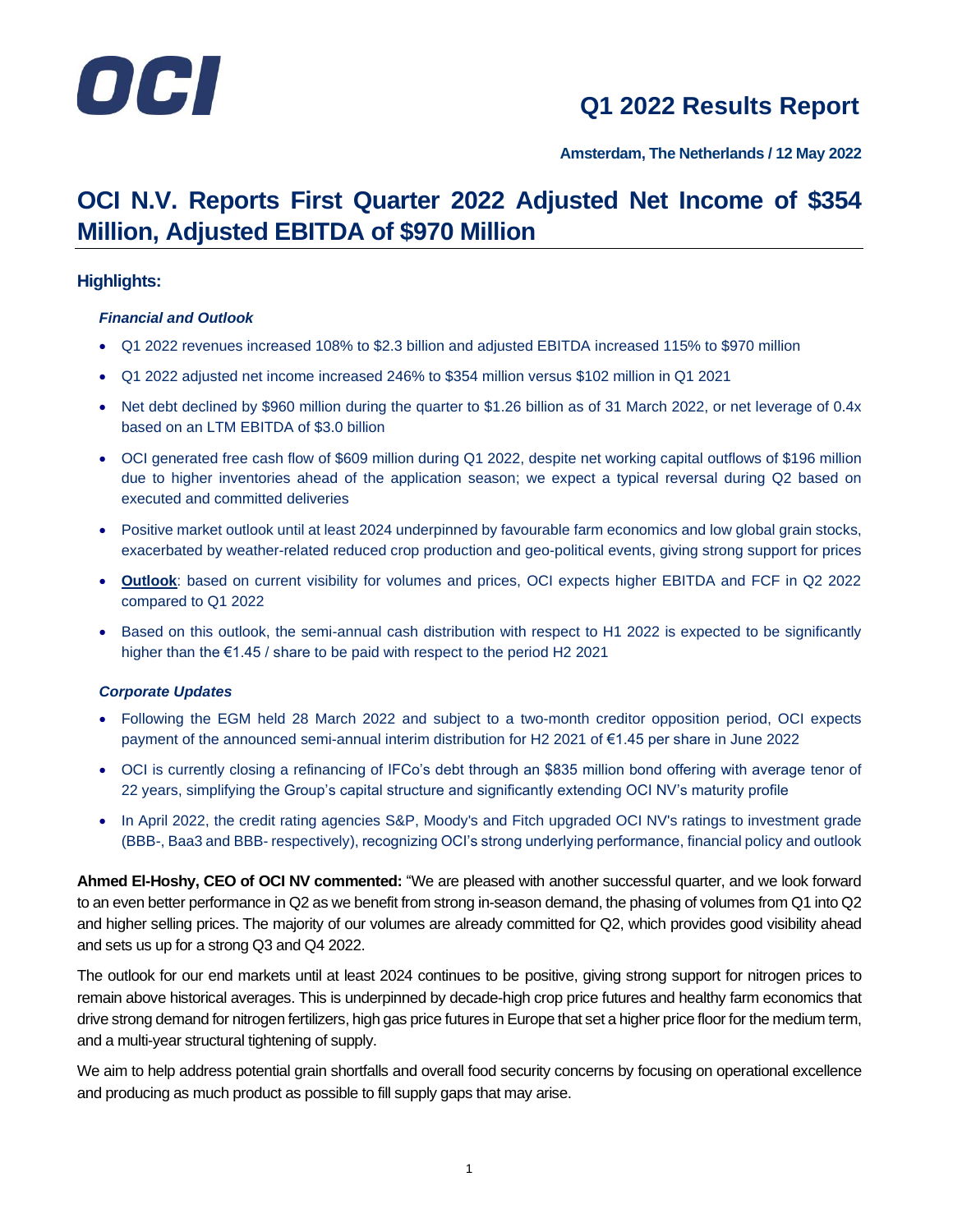

We are very pleased with the recent upgrades to Investment Grade by the three credit rating agencies, which follows the significant transformation in our capital structure and consistent deleveraging over the past two years.

We achieved this on the back of healthy free cash flow generation, as we started to reap the rewards of our globally diversified, state-of-the-art platform and competitive business model, which enable us to realize higher margins and convert more to free cash flow through the cycle.

Looking at our longer-term prospects, we continue to make good progress in our efforts to capture value accretive opportunities from emerging demand for clean hydrogen as we aim to become one of the largest producers of clean fuel and feedstock in the world.

As part of that strategy, we are continuously developing and evaluating a variety of decarbonization initiatives including blue and green hydrogen-based projects across our global sites, leveraging our strategic footprint and infrastructure as a major hydrogen player. This could result in higher investment in growth going forward including up to \$350 - 450 million growth capex for 2023 (inclusive of previously announced projects), but projects depend on factors such as government policies, incentives and market developments. Any such project is also subject to:

- Our commitment to remain investment grade.
- Meeting our investment return thresholds.
- Our capital allocation policy to ensure consistent distributions to shareholders while pursuing growth opportunities."

#### **Markets**

#### *Nitrogen outlook supported by tight market fundamentals*

OCI's earnings momentum is underpinned by several factors which suggest a structural shift to a multi-year demand driven environment for nitrogen products.

- i. The global grain stock-to-use ratio is at one of the lowest points in the past 20 years, exacerbated by numerous weather-related crop production issues in Latin America and the conflict in Ukraine.
- ii. As a result, it will take at least until 2024 to replenish stocks to ease food security concerns, providing support for higher crop pricing. Corn futures are above \$6/bushel to the end of 2024, incentivizing farmers to increase acres and maximize yields by using more nitrogen.
	- $\circ$  The US nitrogen outlook is underpinned by low inventories and higher grain prices driving farm incomes to record levels in 2022.
	- $\circ$  In Europe, demand for nitrates is supported by attractive farm margins which combined with low producer inventories is resulting in further tightness in the spring season.
	- $\circ$  Farmers in grain exporting regions in the US, Europe and Latin America have been hedging their operating margins by selling forward their new crop at current high forward corn and wheat pricing. At the same time, they are incentivised to purchase nitrogen, secure input costs and lock in margins. This is expected to be supportive of nitrogen demand and pricing over the summer period.
	- $\circ$  In India, demand is strong as the government continues to prioritize food security and subsidise nitrogen fertilizer costs for farmers.
	- $\circ$  In October last year, the Chinese government implemented measures to curb exports and prioritize domestic supply until July 2022. Recent articles suggest that government discussions are ongoing for export restrictions to stay in place until June 2023, which, combined with tight environmental restrictions, are capping medium term exports below 3 million Mt.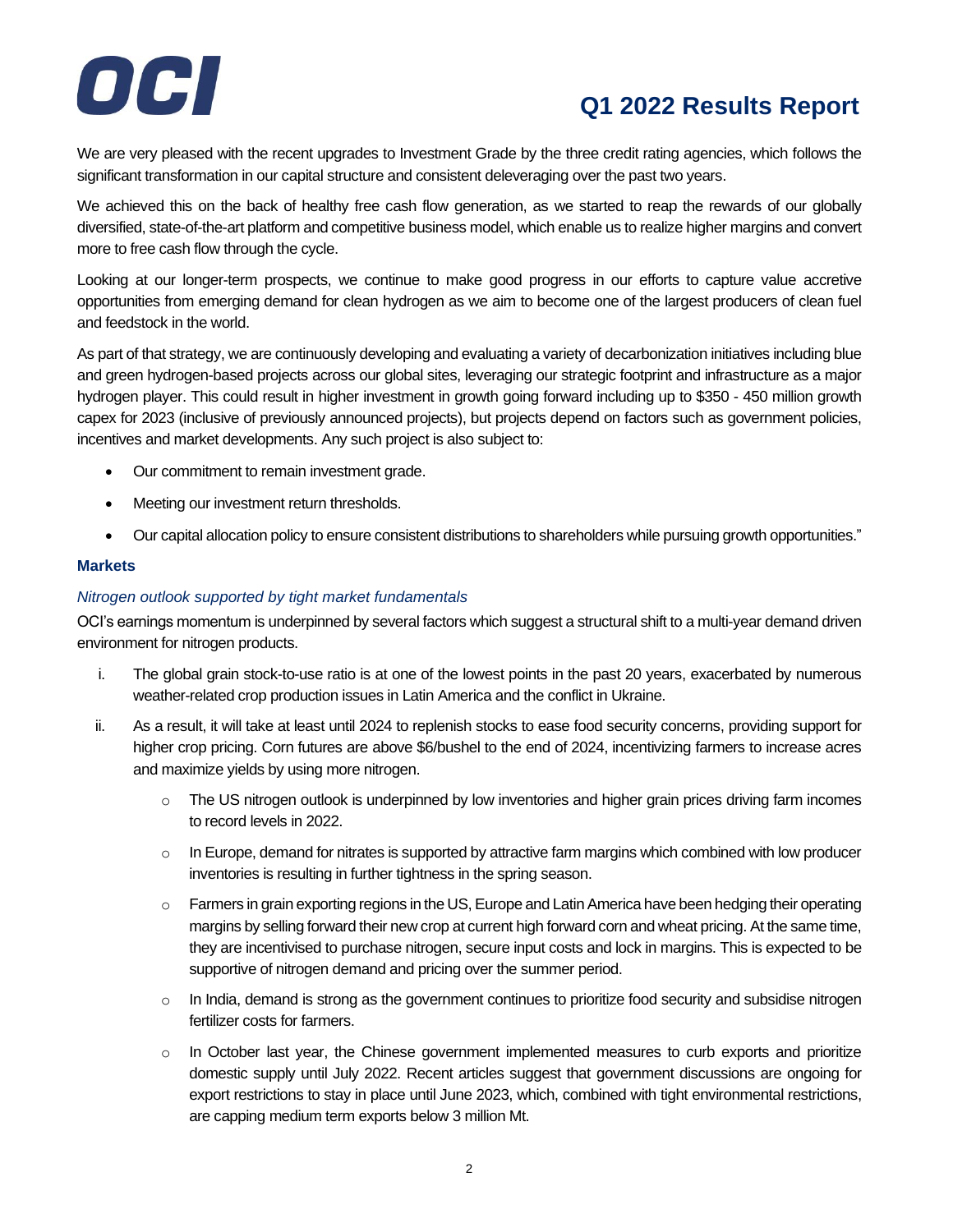

- iii. Nitrogen pricing has support to remain above higher marginal cost floors in Europe and Asia:
	- $\circ$  Global input costs to produce nitrogen products are elevated for the medium term. Gas price futures in Europe currently indicate c.\$30 / mmBtu for 2022 and \$23/MMBtu over 2023/2024, compared to \$5 / mmBtu in the 2016 to 2019 period.

#### *Outlook favourable for our industrial products*

The **ammonia** market is structurally tightening over the medium term as demand growth is expected to more than offset limited net new capacity additions , resulting in an estimated supply deficit of 4 million Mt over the medium-term compared to a net surplus of 7 million Mt in the last five years, providing a strong market backdrop for forward ammonia pricing.

Further, over the medium term there is upside for ammonia from expected incremental demand for clean ammonia in new applications across a range of sectors including marine fuel and power, and as a hydrogen carrier.

**Melamine** markets have been driven by demand from home renovation and construction markets, tight supply and low global inventories across the supply chain.

The recovery in truck sales and freight activity has continued, supporting an improving trend for OCI's **Diesel Exhaust Fluid** (**DEF)** sales in the US for 2022. The higher netbacks for this product enable us to continue to enhance returns for our US nitrogen operations going forward.

**Methanol** market fundamentals remain healthy. US spot and contract prices in Q1 2022 have been supported by a continued recovery in demand, low global inventories, and the higher oil prices whereas there is no new major supply expected to come onstream in 2022.

Operating rates for several major derivatives segments are reported to be at healthy rates in the US and Europe. Methanolto-Olefins (MTO) operating rates in China have recovered to more than 80% in Q1 2022 and are expected to remain healthy in the quarters ahead with affordability of methanol currently at attractive levels. A new 1.8 mtpa MTO facility is starting up in China later this year which should provide a further boost to demand.

Over the period 2022 through 2026, we continue to expect tighter methanol market fundamentals with incremental demand expected to exceed new supply by ~8 million Mt. This does not consider the meaningful additional upside from hydrogen fuel demand, notably for road and marine fuel applications.

#### *Gas markets*

OCI's nitrogen and methanol assets are favourably positioned on the global cost curve, and we are a net beneficiary of a higher global gas price environment, despite our production platform in Europe which remains partially shut as a result of the high gas prices. A portion of our supplies in the U.S. is covered by long-term collars and gas hedges. Fertiglobe has a significant competitive advantage with favourable gas price supply agreements which represent more than half of our total natural gas requirement.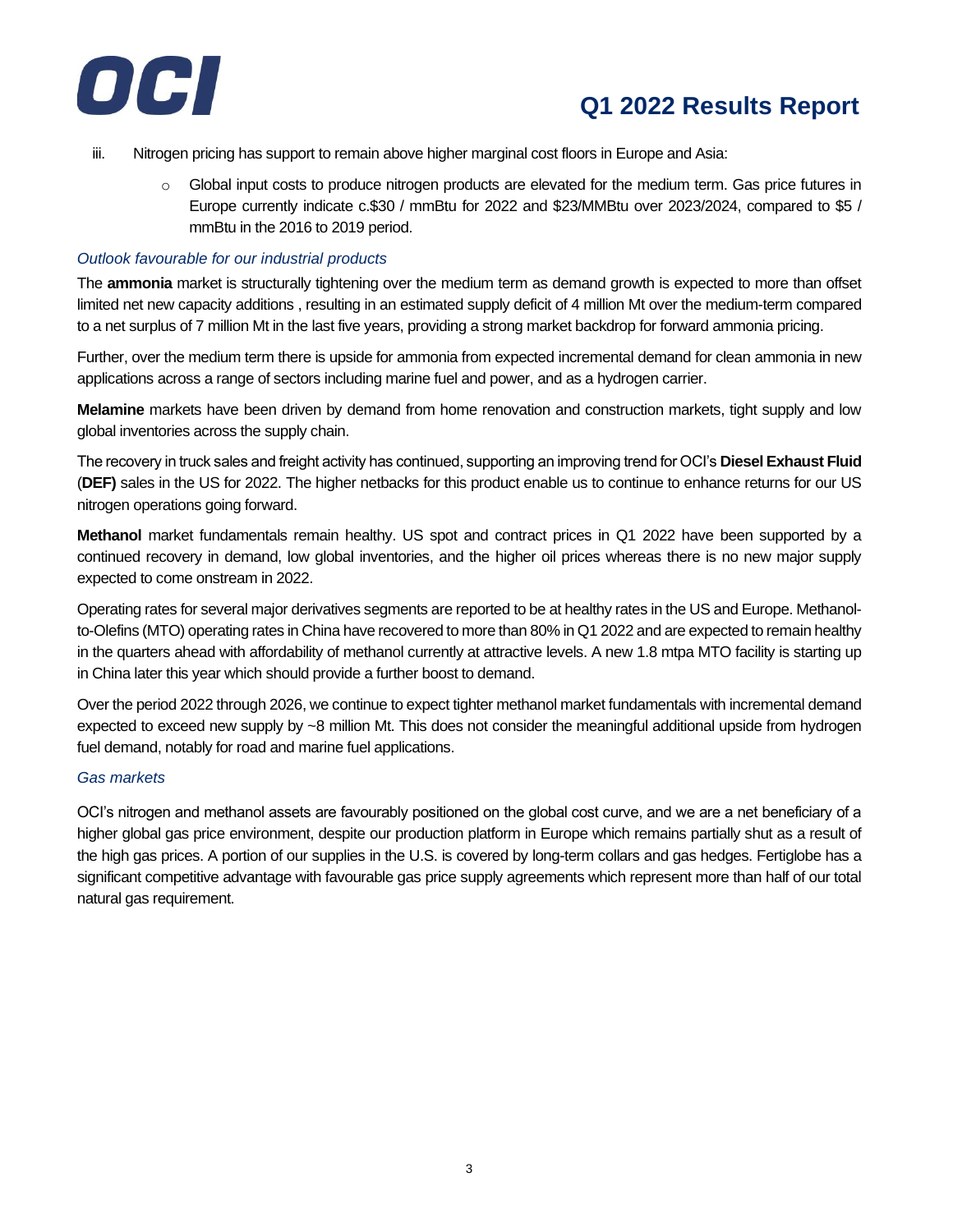



#### **Dividends / capital allocation**

In February, OCI announced a semi-annual distribution for the period H2 2021 of €1.45 per share (c.\$320 million in total at current exchange rates). OCI convened an extraordinary shareholder meeting on 28 March 2022 at which time the distribution was approved through a repayment of capital or, at the election of shareholders, as a regular dividend.

The ex-dividend and record date for the distribution will be confirmed following a statutory two-month creditor opposition period, which lapses on 30 May 2022. In case of no objections, the ex-dividend date will be 6 June, and the record date 7 June, and payment in the week commencing 20 June following an election period – offering shareholders who do not wish to receive the distribution as a capital repayment the option to elect to receive a dividend instead.

Distributions will be made twice per year, and based on the current outlook for OCI, the cash distribution with respect to H1 2022 is expected to be significantly higher than the €1.45 / share to be paid with respect to the period H2 2021.

Separately, Fertiglobe, which is 50% owned by OCI and fully consolidated, announced today that based on the continued favourable market dynamics and resulting free cash flows, and in line with the company's dividend policy of distributing excess free cash flows to its shareholders, Fertiglobe now expects a cash distribution of at least \$700 million for H1 2022 (payable in October 2022), compared to the previous guidance of at least \$200 million. The exact dividend amount will be announced with the Q2 2022 results in August 2022.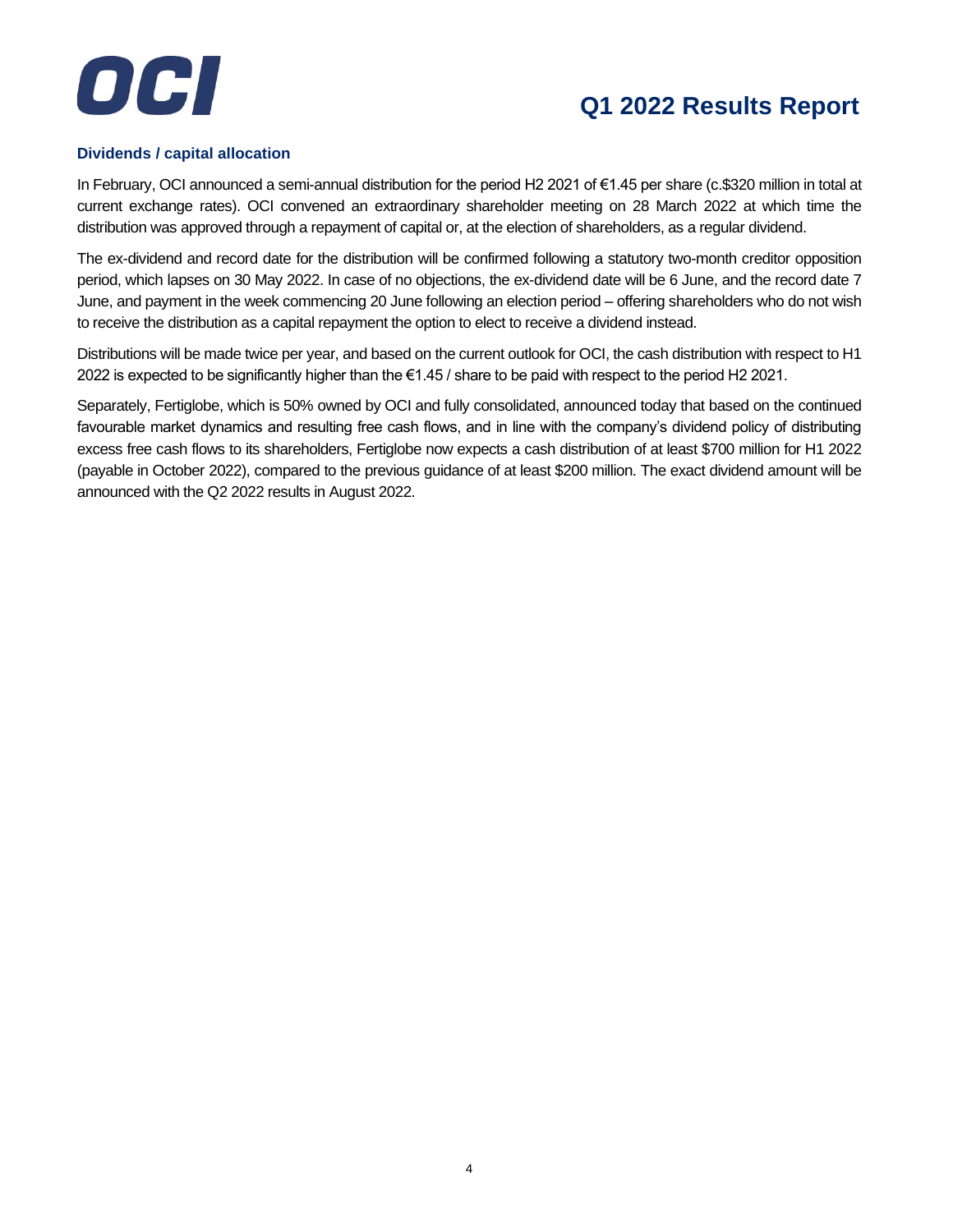

## **Consolidated Financial Results at a Glance<sup>1</sup>**

#### **Financial Highlights (\$ million unless otherwise stated)**

| \$ million unless otherwise stated                            | Q1'22      | Q1'21      | % $\Delta$       |
|---------------------------------------------------------------|------------|------------|------------------|
| Revenue                                                       | 2,327.8    | 1,119.6    | 108%             |
| <b>Gross Profit</b>                                           | 863.5      | 340.4      | 154%             |
| Gross profit margin                                           | 37.1%      | 30.4%      |                  |
| <b>Adjusted EBITDA<sup>2</sup></b>                            | 970.1      | 451.8      | 115%             |
| <b>EBITDA</b>                                                 | 935.7      | 430.8      | 117%             |
| EBITDA margin                                                 | 40.2%      | 38.5%      |                  |
| Adjusted net income attributable to shareholders <sup>2</sup> | 354.2      | 102.4      | 246%             |
| Reported net income attributable to shareholders              | 409.7      | 98.6       | 316%             |
|                                                               |            |            |                  |
| Earnings per share (\$)                                       |            |            |                  |
| Basic earnings per share                                      | 1.952      | 0.470      | 315%             |
| Diluted earnings per share                                    | 1.942      | 0.468      | 316%             |
| Adjusted earnings per share <sup>2)</sup>                     | 1.688      | 0.488      | 244%             |
| Capital expenditure                                           | 51.4       | 56.9       | (10%)            |
| Of which: Maintenance Capital Expenditure                     | 44.2       | 55.9       | (21%)            |
|                                                               |            |            |                  |
| Free cash flow <sup>2, 3</sup>                                | 609.3      | 325.6      | 87%              |
|                                                               | 31-Mar '22 | 31-Dec '21 | % $\pmb{\Delta}$ |
| <b>Total Assets</b>                                           | 10,294.8   | 9,811.6    | 5%               |
| Gross Interest-Bearing Debt                                   | 3,019.5    | 3,800.8    | (21%)            |
| Net Debt                                                      | 1,260.5    | 2,220.5    | (43%)            |
|                                                               |            |            |                  |
|                                                               | Q1'22      | Q1'21      | % $\pmb{\Delta}$ |
| Sales volumes ('000 metric tons)                              |            |            |                  |
| OCI Product Sold <sup>4</sup>                                 | 2,588.5    | 2,990.6    | (13%)            |
| <b>Third Party Traded</b>                                     | 854.8      | 532,2      | 61%              |
| <b>Total Product Volumes</b>                                  | 3,443.3    | 3,522.8    | (2%)             |

#### *1) Unaudited*

*2) OCI presents certain financial measures when discussing OCI's performance, that are not measures of financial performance under IFRS. These non-IFRS measures of financial performance (also known as non-GAAP or alternative performance measures) are presented because management considers them important supplemental measures of OCI's performance and believes that similar measures are widely used in the industry in which OCI operates.*

*3) Free cash flow is an APM that is calculated as cash from operations less maintenance capital expenditures less distributions to non-controlling interests plus dividends from equity accounted investees, and before growth capital expenditures and lease payments.*

*4) Fully consolidated, not adjusted for OCI ownership stake in plants, except OCI's 50% share of Natgasoline volumes.*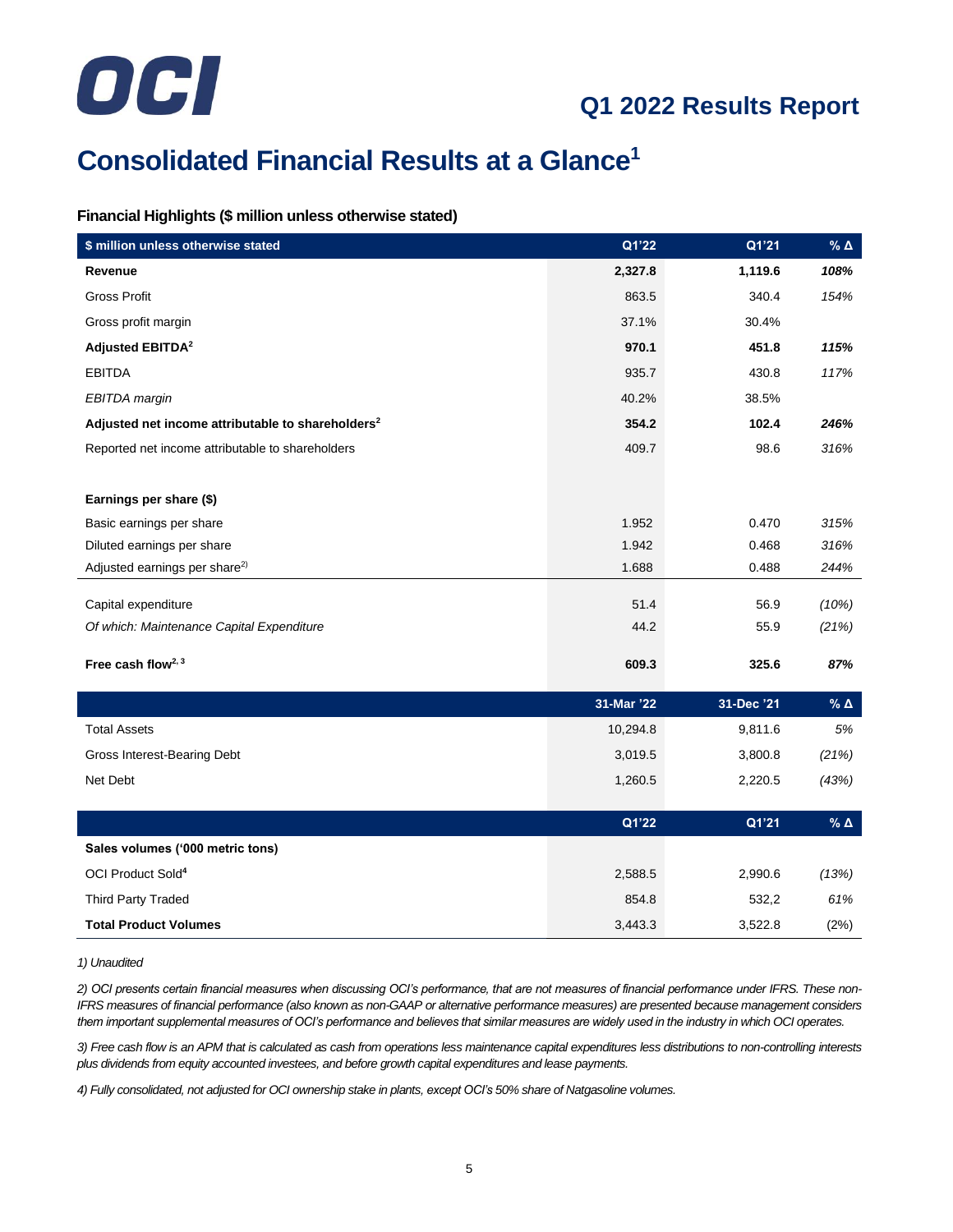# OCI

## **Q1 2022 Results Report**

## **Operational Highlights**

#### **Highlights**

- 12-month rolling recordable incident rate to 31 March 2022 was 0.35 incidents per 200,000 manhours
- OCI reported a 115% increase in adjusted EBITDA in Q1 2022 compared to Q1 2021 due to higher selling prices year-on-year for all products more than offsetting lower volumes due to a shift of sales volumes into Q2 2022
- Own product sales volumes were 2.6 million metric tons during Q1 2022:
	- *Total own-produced nitrogen product sales volumes were down 7% compared to Q1 2021, largely due to a build-up of inventory at Fertiglobe and IFCo ahead of the spring application season*
	- *Total own-produced methanol sales volumes declined 44% as BioMCN was shut down due to the high gas price environment in Europe and downtime at OCI Beaumont, partially offset by higher volumes at Natgasoline*
- Selling prices improved for all products in Q1 2022 compared to Q1 2021
- In Europe, significantly higher gas prices in Q1 2022 versus Q1 2021 resulted in a negative impact of c.\$134 million

#### **Product Sales Volumes ('000 metric tons)**

| '000 metric tons                                | Q1 '22  | Q1 '21  | $%$ $\triangle$ |
|-------------------------------------------------|---------|---------|-----------------|
| <b>Own Product</b>                              |         |         |                 |
| Ammonia                                         | 386.7   | 587.0   | (34%)           |
| Urea                                            | 1,042.1 | 1,103.2 | (6%)            |
| Calcium Ammonium Nitrate (CAN)                  | 291.4   | 328.4   | $(11\%)$        |
| Urea Ammonium Nitrate (UAN)                     | 329.6   | 279.9   | 18%             |
| <b>Total Fertilizer</b>                         | 2,049.8 | 2,298.5 | (11%)           |
| Melamine                                        | 31.0    | 34.2    | (9%)            |
| <b>DEF</b>                                      | 226.2   | 150.8   | 50%             |
| <b>Total Nitrogen Products</b>                  | 2,307.0 | 2,483.5 | (7%)            |
| Method <sup>1</sup>                             | 281.5   | 507.1   | (44%)           |
| <b>Total Own Product Sold</b>                   | 2,588.5 | 2,990.6 | (13%)           |
| <b>Traded Third Party</b>                       |         |         |                 |
| Ammonia                                         | 57.2    | 41.1    | 39%             |
| Urea                                            | 449.8   | 220.5   | 104%            |
| <b>UAN</b>                                      | 24.3    | 13.6    | 79%             |
| Methanol                                        | 144.1   | 78.7    | 83%             |
| AS                                              | 94.1    | 118.5   | (21%)           |
| <b>DEF</b>                                      | 85.1    | 59.8    | 42%             |
| <b>Total Traded Third Party</b>                 | 854.8   | 532.2   | 61%             |
| <b>Total Own Product and Traded Third Party</b> | 3,443.3 | 3,522.8 | (2%)            |

*1) Including OCI's 50% share of Natgasoline volumes*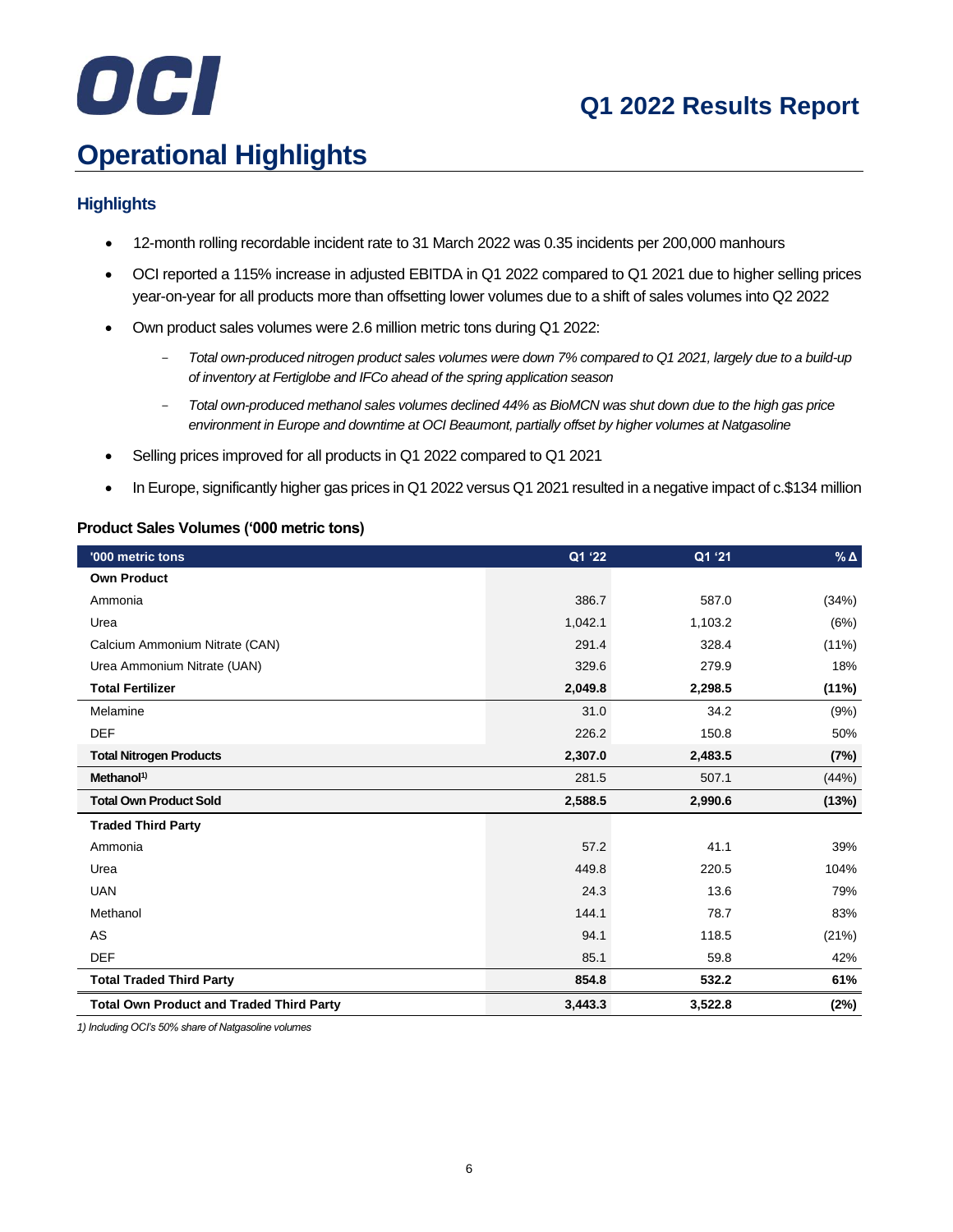

#### **Benchmark Prices**

|                      |                           |            | Q1 '22 | Q1 '21 | $%$ $\triangle$ | Q4 '21 | $%$ $\triangle$ |
|----------------------|---------------------------|------------|--------|--------|-----------------|--------|-----------------|
| Ammonia              | NW Europe, FOB            | \$/mt      | 1,335  | 374    | 257%            | 941    | 42%             |
| Ammonia              | US Gulf Tampa contract    | \$/mt      | 1,168  | 362    | 223%            | 862    | 35%             |
| <b>Granular Urea</b> | Egypt, FOB                | \$/mt      | 841    | 367    | 129%            | 895    | (6%)            |
| <b>CAN</b>           | Germany, CIF              | €/mt       | 708    | 228    | 211%            | 590    | 20%             |
| <b>UAN</b>           | France, FCA               | €/mt       | 708    | 209    | 239%            | 602    | 18%             |
| <b>UAN</b>           | US Midwest, FOB           | \$/mt      | 674    | 282    | 139%            | 653    | 3%              |
| <b>Melamine</b>      | Europe contract           | €m/t       | 3,965  | 1,595  | 149%            | 3,190  | 24%             |
| <b>Methanol</b>      | <b>USGC Contract, FOB</b> | \$/mt      | 616    | 492    | 25%             | 645    | (4%)            |
| <b>Methanol</b>      | Rotterdam FOB Contract    | €/mt       | 495    | 395    | 25%             | 485    | 2%              |
| Natural gas          | TTF (Europe)              | $$/mmB$ tu | 32.2   | 6.0    | 437%            | 31.2   | 3%              |
| Natural gas          | Henry Hub (US)            | $$/mmB$ tu | 4.6    | 2.7    | 67%             | 4.8    | (6%)            |

*Source: CRU, MMSA, ICIS, Bloomberg*

#### **Operational Performance**

#### *Nitrogen Segments Performance in Q1 2022*

Total own-produced nitrogen volumes decreased by 7% during the first quarter of 2022 compared to the same period last year, largely due to a skew of sales into Q2 2022, which was more than offset by higher nitrogen pricing during the quarter. The adjusted EBITDA for the nitrogen business increased 153% from \$337 million in Q1 2021 to \$854 million in Q1 2022, despite the turnarounds and higher gas prices in Europe and the US.

#### **Nitrogen US segment**

- The adjusted EBITDA of the Nitrogen US segment increased by 91% to \$153 million in Q1 2022, as a result of higher sales volumes and higher selling prices versus Q1 2021. Last year, production downtime during extreme cold weather conditions resulted in lost volumes, whereas the Q1 2021 adjusted EBITDA for the US Nitrogen segment included gains from physical and financial gas hedges.
- Our DEF business continued to grow as volumes increased by 50% to annualized more than 900 kt. DEF now represents around 45% of our sales volumes from IFCo, as we have successfully grown our contract volumes in 2022. The higher netbacks for this product enable us to continue to enhance returns for our US nitrogen operations going forward.
- IFCo, together with our North American marketing JV N-7, benefits from close proximity to the largest agricultural end market in the world; premium US Midwest pricing; and one of the lowest cost positions globally. This results in some of the highest EBITDA per-ton margins and cash conversion metrics in the industry.

#### **Nitrogen Europe segment**

• The Nitrogen Europe segment continued to perform well in a difficult market environment with volatile and record high natural gas input costs. We benefitted from OCI's flexible business model and continued to increase throughput capabilities at our ammonia import terminal in Rotterdam. This enabled us to maintain production of our downstream products (CAN, UAN and melamine), after we temporarily closed one of two of OCI Nitrogen's ammonia plants due to the high gas prices in Europe at the beginning of Q4 2021.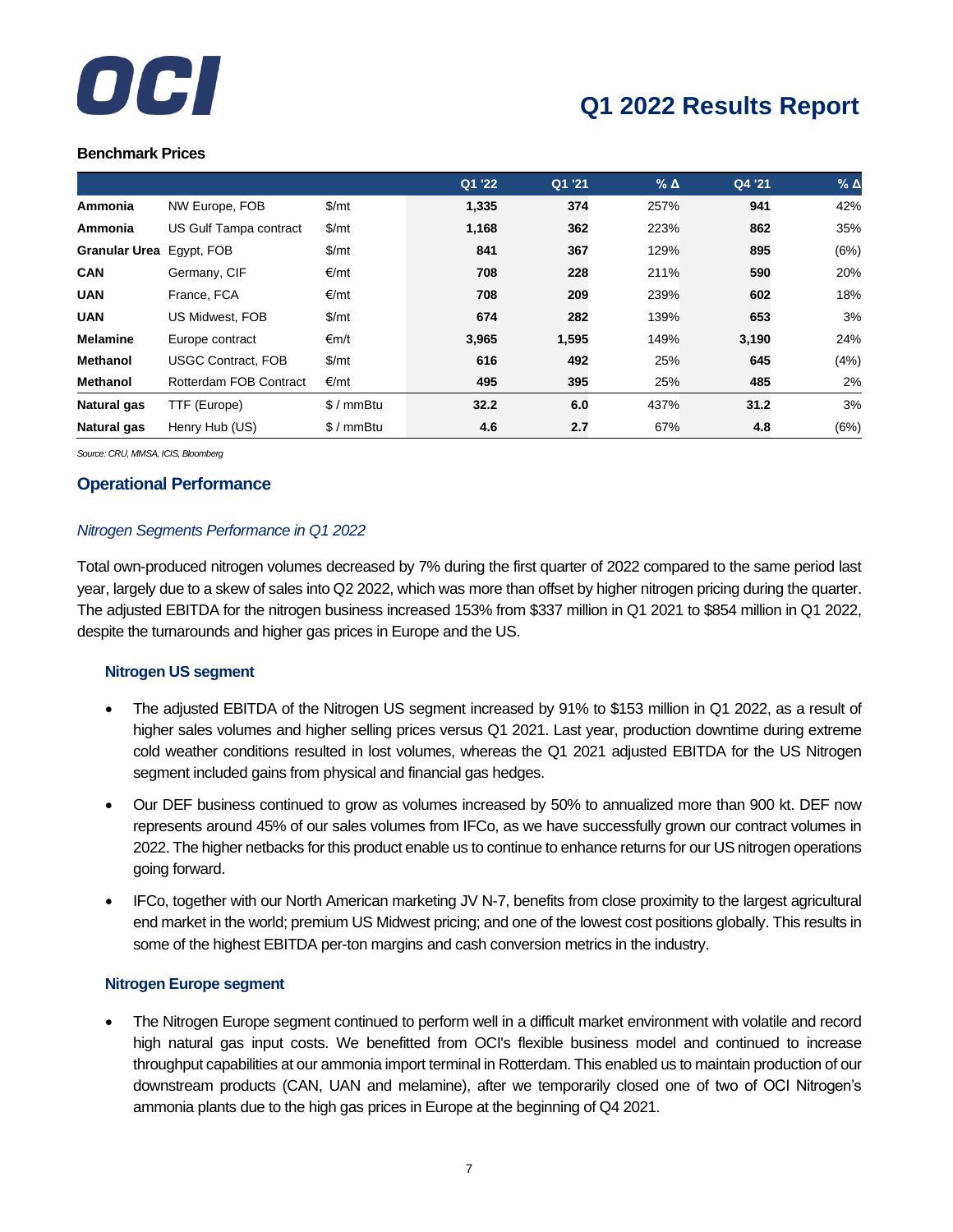

- Selling prices for all our products were up, which offset a \$134 million negative impact year-on-year from higher natural gas prices, resulting in a 189% increase in adjusted EBITDA YoY and an adjusted EBTDA margin of 14% for Q1 2022.
- CAN volumes were down 11% year-on-year in Q1 2022, but we have a healthy order book for our nitrates business in Q2 2022 and expect to benefit from our logistics close to core demand centres.
- Melamine volumes were down in Q1 2022 compared to Q1 2021, but quarterly contract prices increased by 24% in Q1 2022 to €3,965 / ton compared to Q4 2021 due to strong demand, tight supply, higher production costs and low global inventories across the supply chain.

#### **Fertiglobe**

- Fertiglobe's total own-produced sales volumes were down 17% during the first quarter of 2022 compared to the same period last year as volumes shifted from Q1 into Q2, benefiting from the higher pricing environment in the later part of the quarter. Despite planned maintenance during the quarter at some of the lines, average utilization rates were up in Q1 2022 compared to Q1 2021 to levels above 90%.
- Higher selling prices resulted in a 171% increase in adjusted EBITDA to \$625 million in Q1 2022 from \$231 million in Q1 2021. As a result, Fertiglobe's adjusted EBITDA margin expanded to 52.7% in Q1 2022 from 42.5% in Q1 2021.
- For more detail on Fertiglobe results, please also se[e www.fertiglobe.com](http://www.fertiglobe.com/)

#### *Methanol Segments Performance in Q1 2022*

Own-produced methanol sales volumes decreased by 44% in Q1 2022 compared to the same period last year:

- Our methanol facility in the Netherlands was temporarily shut down in June 2021 and remains shut down due to the high gas price environment. However, the Methanol Europe segment recorded \$10 million adjusted EBITDA during the quarter reflecting the ramp up of clean fuels sales offsetting the impact of the downtime.
- OCI added green MTBE to its product offering of clean fuels, and is expanding its geographic footprint across Europe with sales into Germany
- After a period with relatively low operating rates, Natgasoline had its inaugural planned turnaround starting during the third quarter of 2021. Following the resumption of production at the beginning of December, the plant has achieved rates close to nameplate production capacity, which bodes well for the future.
- OCI Beaumont had some downtime in Q1 2022, which resulted in lower operating rates.

The adjusted EBITDA of the methanol business was higher in Q1 2022 due to higher methanol prices and a higher contribution from Natgasoline, more than offsetting lower volumes and higher gas prices compared to a year ago.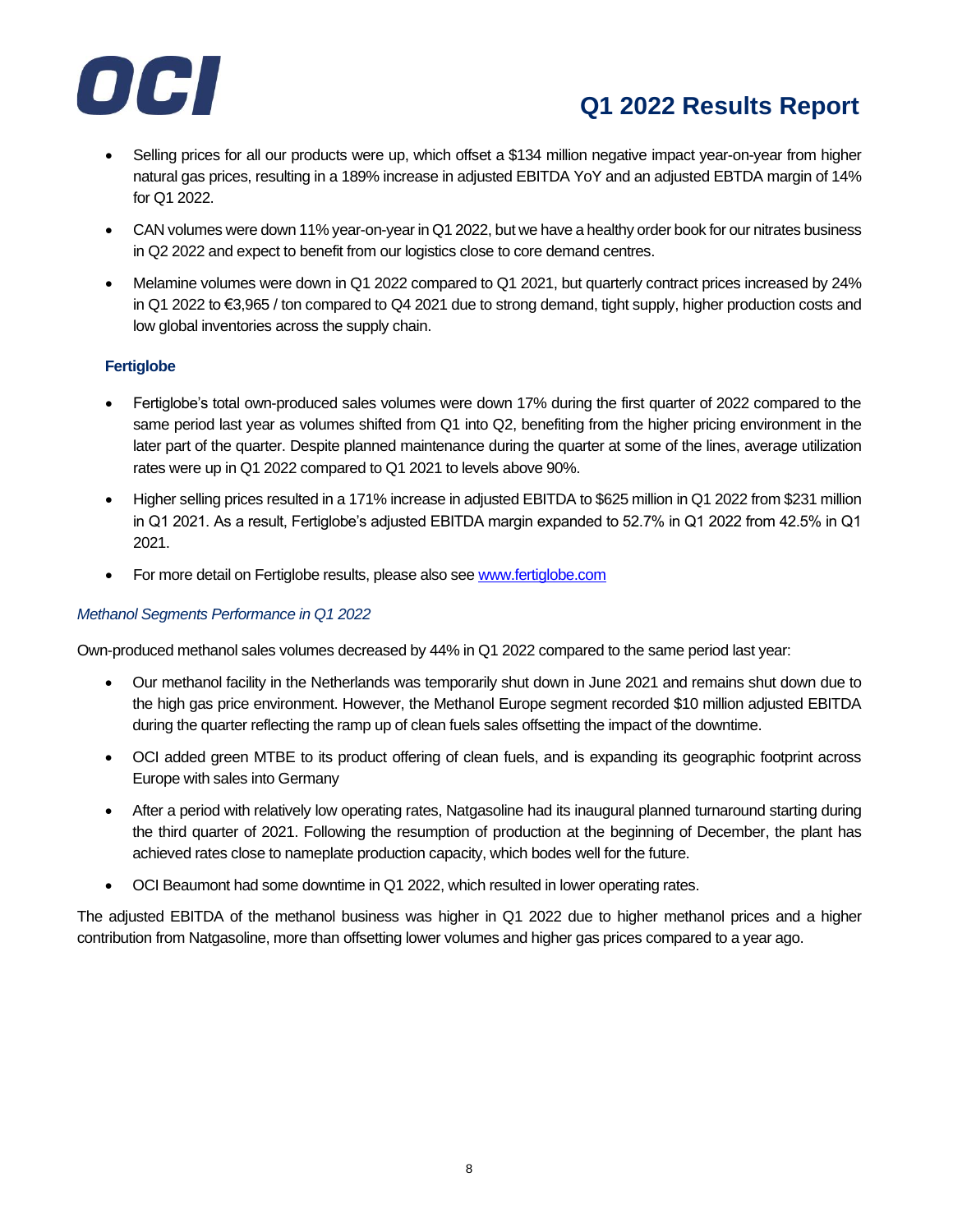

#### **Segment overview Q1 2022**

| \$ million              | <b>Nitrogen</b> |               |             |                          |                                 | <b>Methanol</b> |               |        |                           |                          |        |              |
|-------------------------|-----------------|---------------|-------------|--------------------------|---------------------------------|-----------------|---------------|--------|---------------------------|--------------------------|--------|--------------|
|                         | <b>US</b>       | <b>Europe</b> | Fertiglobe* | Elim.                    | <b>Total</b><br><b>Nitrogen</b> | <b>US</b>       | <b>Europe</b> | Elim.* | <b>Total</b><br>Methanol* | Other                    | Elim.  | <b>Total</b> |
| <b>Total revenues</b>   | 453.7           | 553.3         | 1,184.8     | (121.4)                  | 2,070.4                         | 257.5           | 135.1         | (39.0) | 353.6                     | $\overline{\phantom{0}}$ | (96.2) | 2,327.8      |
| <b>Gross profit</b>     | 120.9           | 63.8          | 587.8       | 0.6                      | 773.1                           | 164.6           | 2.6           | (71.5) | 95.7                      | (5.2)                    | (0.1)  | 863.5        |
| <b>Operating profit</b> | 115.1           | 57.8          | 557.6       | 0.6                      | 731.1                           | 155.1           | 0.9           | (69.0) | 87.0                      | (28.3)                   | (0.1)  | 789.7        |
| D&A                     | (37.5)          | (18.2)        | (62.0)      | $\overline{\phantom{a}}$ | (117.7)                         | (37.0)          | (9.0)         | 19.0   | (27.0)                    | (1.3)                    | 0.0    | (146.0)      |
| <b>EBITDA</b>           | 152.6           | 76.0          | 619.6       | 0.6                      | 848.8                           | 192.1           | 9.9           | (88.0) | 114.0                     | (27.0)                   | (0.1)  | 935.7        |
| Adj. EBITDA             | 152.6           | 76.3          | 624.6       | 0.6                      | 854.1                           | 134.9           | 9.9           | (1.7)  | 143.1                     | (27.0)                   | (0.1)  | 970.1        |

*\*As per Q4 2021 we have represented our segments Fertiglobe and Methanol for the year, and have included all non-production and holding entities, which were previously presented in the segment other. This change is also reflected in the comparative numbers per Q1 2021.*

#### **Segment overview Q1 2021**

| \$ million              | <b>Nitrogen</b><br><b>US</b> | Europe | Fertiglobe | Elim.  | <b>Total</b> | <b>Methanol</b><br><b>US</b> | Europe | Elim.* | <b>Total</b>    |        |                          |              |
|-------------------------|------------------------------|--------|------------|--------|--------------|------------------------------|--------|--------|-----------------|--------|--------------------------|--------------|
|                         |                              |        |            |        | Nitrogen     |                              |        |        | <b>Methanol</b> | Other  | Elim.                    | <b>Total</b> |
| <b>Total revenues</b>   | 103.9                        | 220.2  | 543.4      | (17.9) | 849.6        | 144.3                        | 142.4  | (4.6)  | 282.1           | 0.0    | (12.1)                   | 1,119.6      |
|                         |                              |        |            |        |              |                              |        |        |                 |        |                          |              |
| <b>Gross profit</b>     | 48.2                         | 11.3   | 189.2      | 0.2    | 248.9        | 84.1                         | 13.6   | (7.7)  | 90.0            | 1.5    | $\blacksquare$           | 340.4        |
| <b>Operating profit</b> | 43.9                         | 1.8    | 167.0      | 0.2    | 212.9        | 76.3                         | 11.7   | (5.8)  | 82.2            | (14.5) | ۰                        | 280.6        |
| D&A                     | (35.8)                       | (24.6) | (63.8)     | $\sim$ | (124.2)      | (39.3)                       | (7.4)  | 21.5   | (25.2)          | (0.8)  | $\blacksquare$           | (150.2)      |
|                         |                              |        |            |        |              |                              |        |        |                 |        |                          |              |
| <b>EBITDA</b>           | 79.7                         | 26.4   | 230.8      | 0.2    | 337.1        | 115.6                        | 19.1   | (27.3) | 107.4           | (13.7) | $\blacksquare$           | 430.8        |
| Adj. EBITDA             | 79.7                         | 26.4   | 230.8      | 0.2    | 337.1        | 108.1                        | 19.1   | 1.2    | 128.4           | (13.7) | $\overline{\phantom{a}}$ | 451.8        |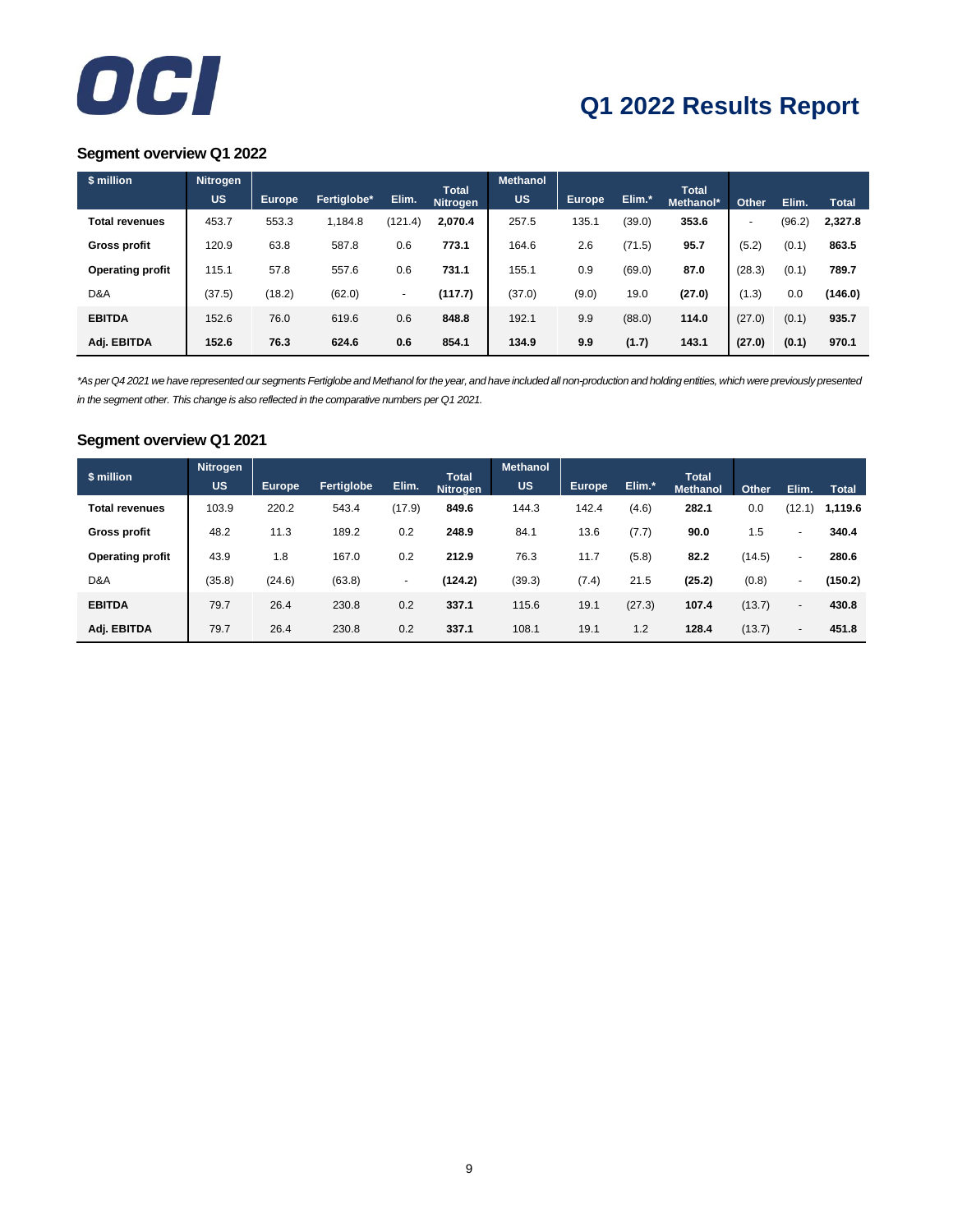## OCI **Financial Highlights**

## **Q1 2022 Results Report**

#### **Summary results**

Consolidated revenue increased by 108% to \$2,328 million in the first quarter of 2022 compared to the same quarter in 2021, driven mainly by higher prices for all our products.

Adjusted EBITDA increased by 115% to \$970 million in Q1 2022 compared to \$452 million in Q1 2021. The nitrogen and methanol segments benefited from higher selling prices, offsetting lower sales volumes and higher gas prices in Europe and the US.

Reported net profit attributable to shareholders was \$410 million in Q1 2022 compared to \$99 million in Q1 2021. The adjusted net profit attributable to shareholders was \$354 million in Q1 2022 compared to \$102 million in Q1 2021.

#### **Consolidated Statement of Income\***

| \$ million                                                | Q1 '22    | Q1 '21  |
|-----------------------------------------------------------|-----------|---------|
| Net revenue                                               | 2,327.8   | 1,119.6 |
| Cost of Sales                                             | (1,464.3) | (779.2) |
| <b>Gross profit</b>                                       | 863.5     | 340.4   |
| SG&A                                                      | (78.4)    | (60.6)  |
| Other Income                                              | 4.6       | 0.9     |
| Other expense                                             |           | (0.1)   |
| <b>Adjusted EBITDA</b>                                    | 970.1     | 451.8   |
| <b>EBITDA</b>                                             | 935.7     | 430.8   |
| Depreciation & amortization & Impairments                 | (146.0)   | (150.2) |
| <b>Operating profit</b>                                   | 789.7     | 280.6   |
| Interest income                                           | 2.7       | 0.8     |
| Interest expense                                          | (43.9)    | (66.0)  |
| Other finance income / (cost)                             | 27.8      | (1.5)   |
| <b>Net finance costs</b>                                  | (13.4)    | (66.7)  |
| Income from equity-accounted investees                    | 62.9      | 0.7     |
| Net income before tax                                     | 839.2     | 214.6   |
| Income tax expense                                        | (140.0)   | (30.1)  |
| Net profit / (loss)                                       | 699.2     | 184.5   |
| Non-Controlling Interest                                  | (289.5)   | (85.9)  |
| Net profit / (loss) attributable to shareholders          | 409.7     | 98.6    |
| Adjusted net profit / (loss) attributable to shareholders | 354.2     | 102.4   |

*\* Unaudited*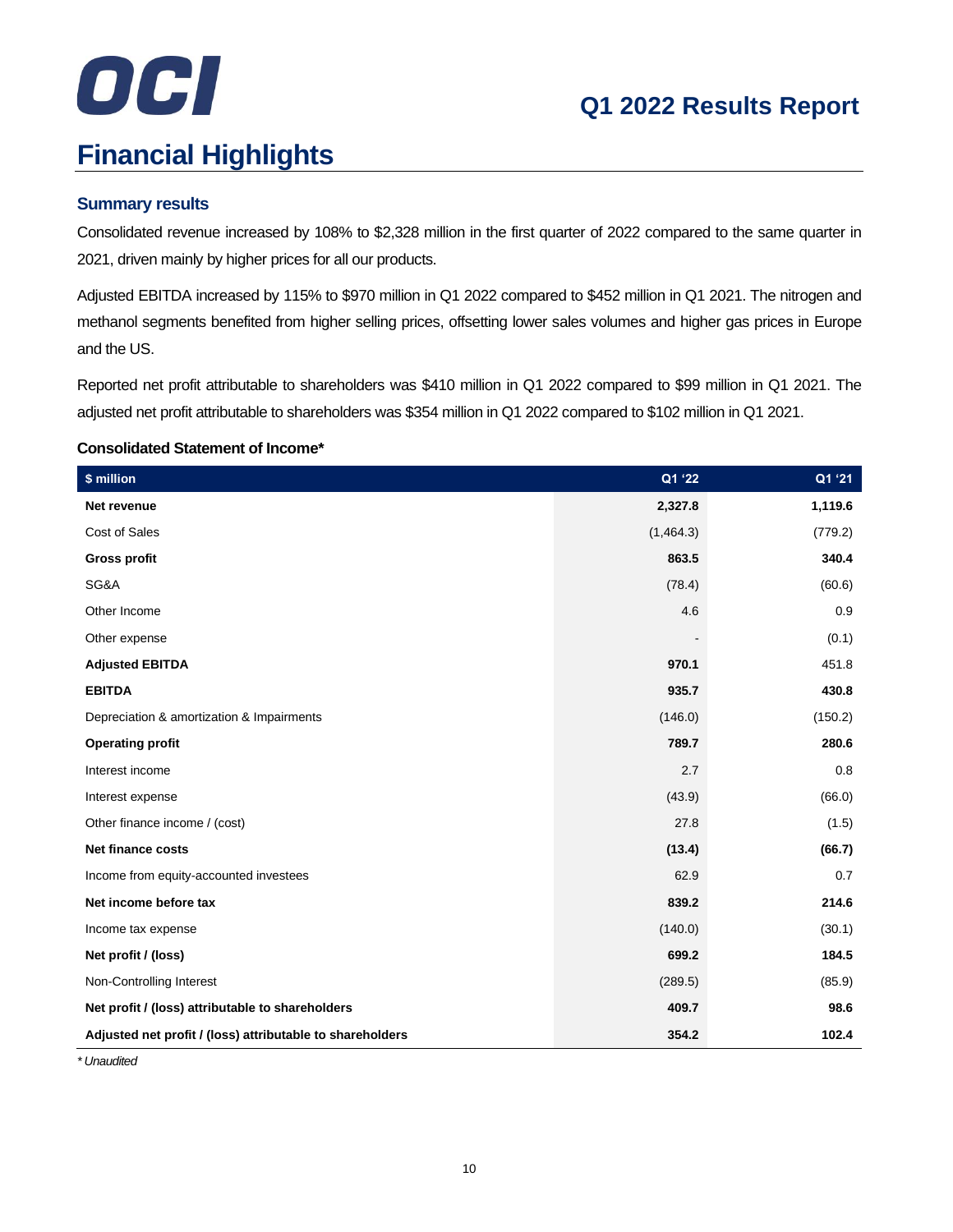

#### **Reconciliation to Alternative Performance Measures**

#### *Adjusted EBITDA*

Adjusted EBITDA is an Alternative Performance Measure (APM) that intends to give a clear reflection of underlying performance of OCI's operations. The main APM adjustments in the first quarters of 2022 and 2021 relate to:

- Natgasoline is not consolidated and an adjustment of c.\$37 million was made for OCI's 50% share in the plant's EBITDA in Q1 2022. Natgasoline's contribution to adjusted EBITDA in Q1 2021 was \$24 million
- The unrealized results on natural gas hedge derivatives of \$17 million in Q1 2022 relate to hedging activities at OCI **Beaumont**

#### **Reconciliation of reported operating income to adjusted EBITDA**

| \$ million                            | Q1 '22 | Q1 '21 | <b>Adjustment in P&amp;L</b>      |
|---------------------------------------|--------|--------|-----------------------------------|
| Operating profit as reported          | 789.7  | 280.6  |                                   |
| Depreciation and amortization         | 146.0  | 150.2  |                                   |
| <b>EBITDA</b>                         | 935.7  | 430.8  |                                   |
| APM adjustments for:                  |        |        |                                   |
| Natgasoline                           | 37.1   | 24.3   | OCI's share of Natgasoline EBITDA |
| Unrealized Result Natural Gas Hedging | (16.5) | (3.3)  | COGS                              |
| Provisions & other                    | 13.8   | ۰      |                                   |
| <b>Total APM adjustments</b>          | 34.4   | 21.0   |                                   |
| <b>Adjusted EBITDA</b>                | 970.1  | 451.8  |                                   |

#### *Adjusted net income attributable to shareholders*

At the net income level, the main APM adjustments in Q1 2022 relate to unrealized gas hedging at Natgasoline and the FXgain on loans and borrowing on USD exposure at non-USD entities (mainly Sorfert and OCIN).

#### **Reconciliation of reported net income to adjusted net income**

| \$ million                                                 | Q1'22  | Q1 '21 | <b>Adjustment in P&amp;L</b> |
|------------------------------------------------------------|--------|--------|------------------------------|
| Reported net profit (loss) attributable to shareholders    | 409.7  | 98.6   |                              |
| <b>Adjustments for:</b>                                    |        |        |                              |
| Adjustments at EBITDA level                                | 34.4   | 21.0   |                              |
| Add back: Natgasoline EBITDA adjustment                    | (37.1) | (24.3) |                              |
| Result from associate (unrealized gas hedging Natgasoline) | (49.3) | (4.2)  | Finance expenses             |
| Forex (gain) / loss on USD exposure                        | (32.2) | (0.2)  |                              |
| Expenses related to refinancing                            | 0.9    | 8.0    | Finance expenses             |
| NCI adjustment                                             | 15.2   | 3.3    | <b>Minorities</b>            |
| Impairment of PP&E                                         | 6.5    |        | Depreciation & impairment    |
| Tax effect of adjustments                                  | 6.1    | 0.2    | Income tax                   |
| Total APM adjustments at net profit / (loss) level         | (55.5) | 3.8    |                              |
| Adjusted net profit / (loss) attributable to shareholders  | 354.2  | 102.4  |                              |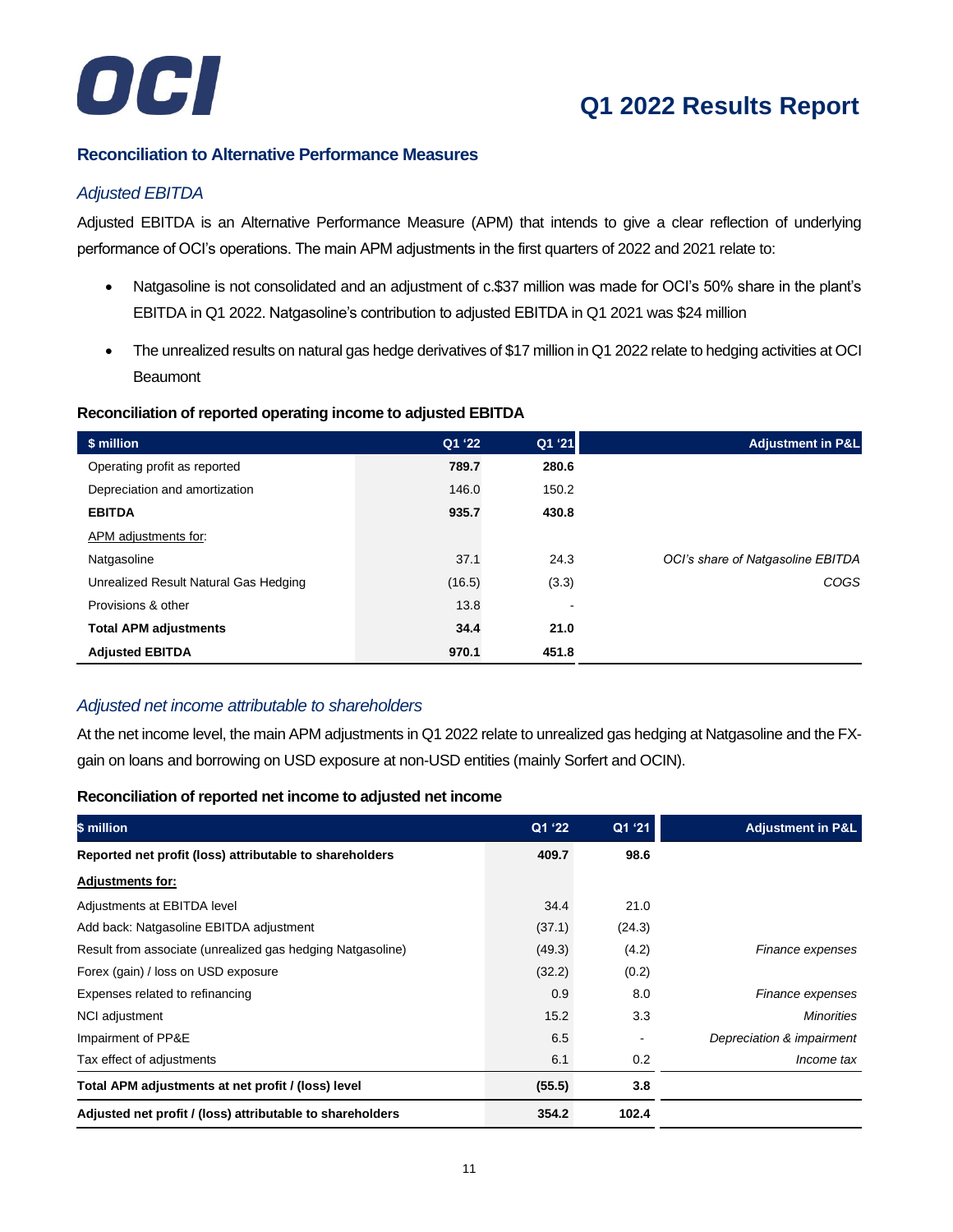## OCI

## **Q1 2022 Results Report**

#### **Free Cash Flow and Net Debt**

Free cash flow before growth capex amounted to \$609 million during Q1 2022, reflecting our operational performance for the quarter, offset by net operating working capital outflows, as well as outflows for tax, interest, and dividends to noncontrolling interests.

Net working capital outflows were \$196 million, mainly as a result of a build-up in inventories ahead of the application season which as typical results in higher volumes and sales in Q2.

Other cash in and outflows:

- Total cash capital expenditures including growth were \$51 million in Q1 2022 compared to \$57 million in Q1 2021
- Gross proceeds for the sale of a 15% stake in the Methanol Group to ADQ and Alpha Dhabi Holding amounted to \$375 million

The resulting net debt was \$1,261 million as of 31 March 2022 versus \$2,221 million as of 31 December 2021 or a decrease of \$960 million during the quarter. The trailing net debt / LTM adjusted EBITDA was 0.4x as of 31 March 2022 compared to 0.9x as of 31 December 2021.

#### **Capital structure**

OCI has priced and is currently closing a transaction to refinance in full Iowa Fertilizer Company's (IFCo) debt through an \$835 million bond offering. The bonds will have an average life of 22 years with maturities through 2050, and bear interest at a weighted average cost of 4.60%. The refinancing simplifies the Group's capital structure and significantly extends OCI NV's maturity profile.

#### **Reconciliation of EBITDA to Free Cash Flow and Change in Net Debt**

| \$ million                                                      | Q1'22   | Q1'21  |
|-----------------------------------------------------------------|---------|--------|
| <b>EBITDA</b>                                                   | 935.7   | 430.8  |
| Working capital                                                 | (196.4) | (20.3) |
| Maintenance capital expenditure                                 | (44.2)  | (55.9) |
| Tax paid                                                        | (57.4)  | (15.9) |
| Interest paid                                                   | (14.7)  | (18.8) |
| Lease payments                                                  | (9.7)   | (9.3)  |
| Dividends from equity accounted investees                       |         |        |
| Dividends paid to non-controlling interests                     | (66.7)  |        |
| Other                                                           | 62.7    | 15.0   |
| <b>Free Cash Flow</b>                                           | 609.3   | 325.6  |
| Reconciliation to change in net debt:                           |         |        |
| Growth capital expenditure                                      | (7.2)   | (1.0)  |
| Leveraged dividend Fertiglobe paid to non-controlling interests |         |        |
| Methanol Group 15% sale (net)                                   | 373.7   |        |
| Other non-operating items                                       | (2.3)   | (16.2) |
| Net effect of movement in exchange rates on net debt            | (7.9)   | 11.3   |
| Debt redemption cost                                            | (0.9)   | (8.0)  |
| Other non-cash items                                            | (4.7)   | (5.3)  |
| Net Cash Flow / Decrease (Increase) in Net Debt                 | 960.0   | 306.4  |